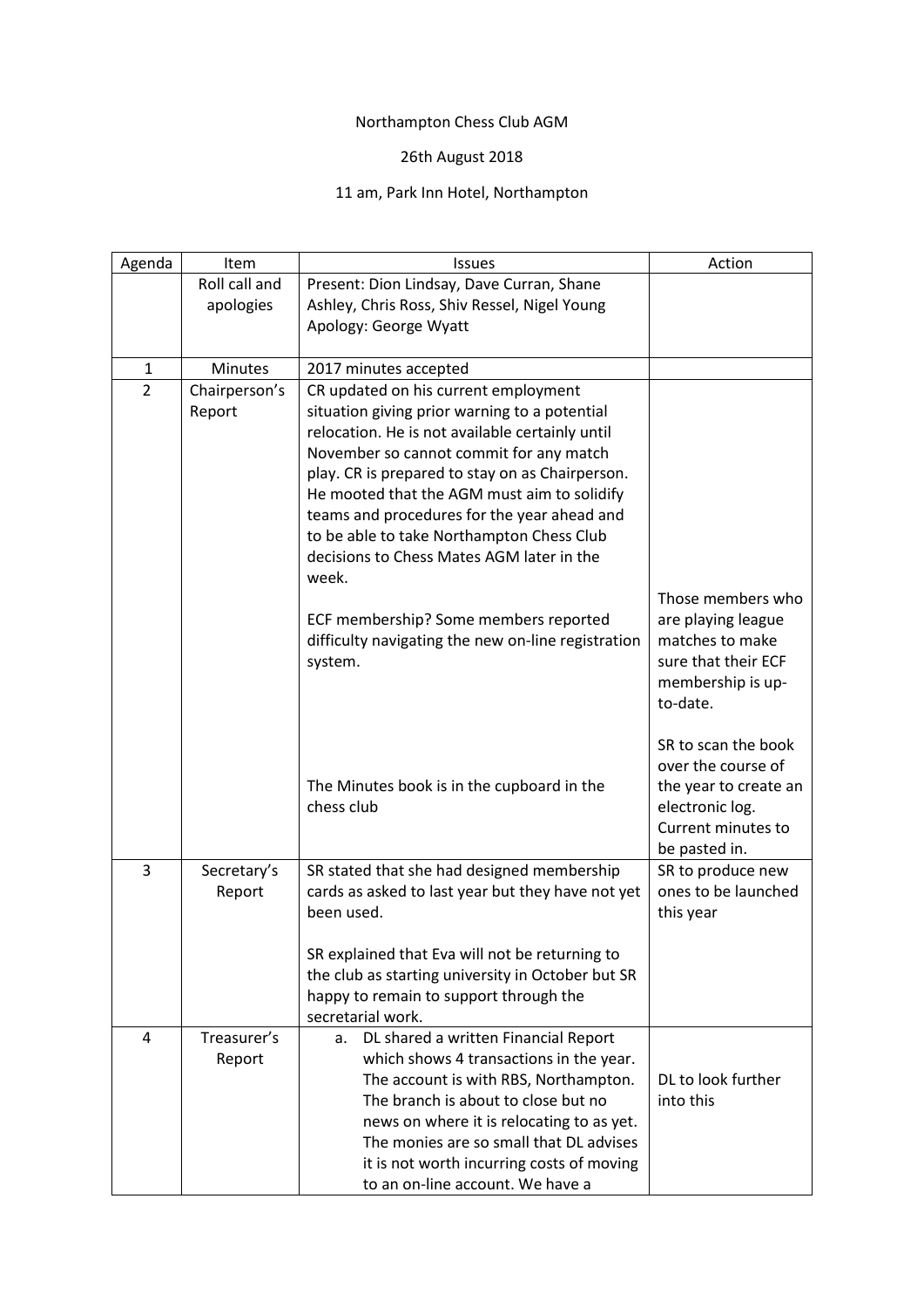|   |                     |    | cheque book - DL will find out how the<br>closure of the local branch will affect<br>us. There are 8 bank statements in<br>total. Balance is £1536.64<br>b. We have no income at present but at<br>the rate of current expenditure we<br>could survive another 15 years unless<br>we have to start paying rental on a club<br>room.<br>CR stated he was not concerned that<br>we have capital but that we should be<br>planning for updating old equipment. |                                                        |
|---|---------------------|----|-------------------------------------------------------------------------------------------------------------------------------------------------------------------------------------------------------------------------------------------------------------------------------------------------------------------------------------------------------------------------------------------------------------------------------------------------------------|--------------------------------------------------------|
|   |                     |    | Transactions need two signatures but<br>cheques drawn on the account need<br>two signatories from Secretary,<br>Treasurer and a club member.                                                                                                                                                                                                                                                                                                                | SR to become a<br>signatory.                           |
|   |                     | C. | CR wondered if we wanted the club<br>member needed to be a committee<br>member too. It was agreed to leave GW<br>as the club member signatory while DL<br>checks that with the bank.                                                                                                                                                                                                                                                                        | DL to ask GW if he<br>still wishes to be<br>signatory. |
|   |                     |    | DC reminded the group that he has yet<br>to claim back £30 for the 2017-18 web-<br>site fees.                                                                                                                                                                                                                                                                                                                                                               | DL to arrange                                          |
|   |                     |    | DL gave notice of his intention to not<br>stand for the role of treasurer at the<br>next AGM.                                                                                                                                                                                                                                                                                                                                                               |                                                        |
|   |                     |    | CR recommended that we start to<br>generate some income for the future<br>such as membership fees. A discussion<br>ensued to how to attract new members<br>at a precarious time when we are losing<br>the three highest graded players and as<br>a result it was agreed that we would<br>instigate fees from autumn 2019.                                                                                                                                   |                                                        |
| 5 | Captain's<br>Report |    | DC to forward match statistics                                                                                                                                                                                                                                                                                                                                                                                                                              | DC action                                              |
|   |                     |    | The team did well and have gained promotion.<br>Only two matches were lost in the season<br>The core team was supplemented at times by<br>Andre, Miro and Tim Broad.                                                                                                                                                                                                                                                                                        |                                                        |
|   |                     |    | Do we accept promotion? The decision was<br>unanimous to agree not to take the promotion<br>on the understanding that the top three highest                                                                                                                                                                                                                                                                                                                 | SR to inform Adrian<br>Elwin (Bedfordshire             |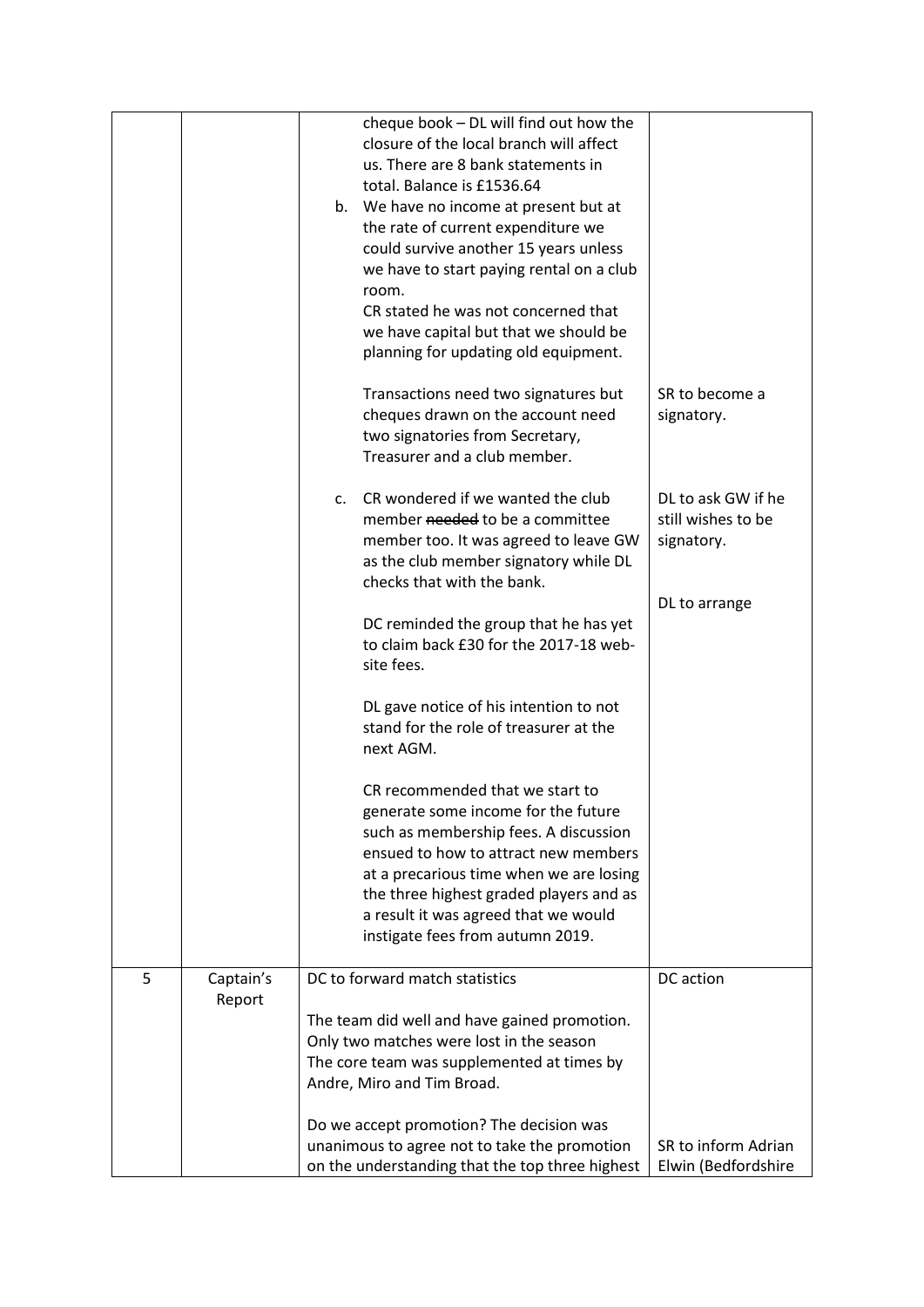|                |                   | graded players would be unlikely to be playing                                                                                                                                                                                                                                                                                                                                                                                                                                                                                                                                                                                                                                                                                                                                                                                                                                                                                                                                                                                                                                              | League) of the NCC                                                            |
|----------------|-------------------|---------------------------------------------------------------------------------------------------------------------------------------------------------------------------------------------------------------------------------------------------------------------------------------------------------------------------------------------------------------------------------------------------------------------------------------------------------------------------------------------------------------------------------------------------------------------------------------------------------------------------------------------------------------------------------------------------------------------------------------------------------------------------------------------------------------------------------------------------------------------------------------------------------------------------------------------------------------------------------------------------------------------------------------------------------------------------------------------|-------------------------------------------------------------------------------|
|                |                   | next year.                                                                                                                                                                                                                                                                                                                                                                                                                                                                                                                                                                                                                                                                                                                                                                                                                                                                                                                                                                                                                                                                                  | decision.                                                                     |
| 6.             | Website<br>Report | The website is shared with Chess mates. Admin<br>is shared with Greg.<br>20 e-mail contacts this year which has brought<br>in 7 new members (to Chess mates)                                                                                                                                                                                                                                                                                                                                                                                                                                                                                                                                                                                                                                                                                                                                                                                                                                                                                                                                | DC to continue                                                                |
|                |                   | One interesting contact made by a UoN<br>student.<br>Conversation moved to Club Nights - see<br>section 8.                                                                                                                                                                                                                                                                                                                                                                                                                                                                                                                                                                                                                                                                                                                                                                                                                                                                                                                                                                                  | DC to follow up.                                                              |
| $\overline{7}$ | Election of       | Chairperson - CR proposed by DC/ seconded by                                                                                                                                                                                                                                                                                                                                                                                                                                                                                                                                                                                                                                                                                                                                                                                                                                                                                                                                                                                                                                                |                                                                               |
|                | new Officers      | DL: CR is Chairperson                                                                                                                                                                                                                                                                                                                                                                                                                                                                                                                                                                                                                                                                                                                                                                                                                                                                                                                                                                                                                                                                       |                                                                               |
|                |                   | Secretary - SR proposed by CR/ seconded by                                                                                                                                                                                                                                                                                                                                                                                                                                                                                                                                                                                                                                                                                                                                                                                                                                                                                                                                                                                                                                                  |                                                                               |
|                |                   | DC: SR is Secretary                                                                                                                                                                                                                                                                                                                                                                                                                                                                                                                                                                                                                                                                                                                                                                                                                                                                                                                                                                                                                                                                         |                                                                               |
|                |                   | Treasurer - DL proposed by DC/ seconded by                                                                                                                                                                                                                                                                                                                                                                                                                                                                                                                                                                                                                                                                                                                                                                                                                                                                                                                                                                                                                                                  |                                                                               |
|                |                   | SA: DL is Treasurer                                                                                                                                                                                                                                                                                                                                                                                                                                                                                                                                                                                                                                                                                                                                                                                                                                                                                                                                                                                                                                                                         |                                                                               |
|                |                   | Captain: DC                                                                                                                                                                                                                                                                                                                                                                                                                                                                                                                                                                                                                                                                                                                                                                                                                                                                                                                                                                                                                                                                                 |                                                                               |
|                |                   | Vice-Captain: SR                                                                                                                                                                                                                                                                                                                                                                                                                                                                                                                                                                                                                                                                                                                                                                                                                                                                                                                                                                                                                                                                            |                                                                               |
| 8              | <b>AOB</b>        | <b>Playing Night:</b><br>Club Night: There is much<br>dissatisfaction pertaining to the extra-<br>curricular activities going on in the<br>shared club night with Chess mates to<br>include distractions to play such as food<br>and games other than Chess taking<br>place causing excess movement and<br>noise levels. Those affected are aware<br>that they are in the minority hence a<br>consideration to move the NCC club<br>night either to another room or another<br>night. This depends on the agreement<br>with Chess mates and whether the<br>venue can accommodate that. Option<br>one is to keep the club night on a<br>Tuesday but for NCC to move upstairs<br>with members making a decision on<br>which venue they wish to attend<br>(bearing in mind currently all members<br>belong to both clubs). Option two is to<br>move the NCC club night to a Thursday<br>evening which is not convenient for all.<br>How to attract new members. DC is<br>sure that marketing must be done face<br>to face rather than by pamphlet etc. SR<br>stated that both clubs had a very | DC to propose<br>options at Chess<br>mates AGM on 28 <sup>th</sup><br>August. |